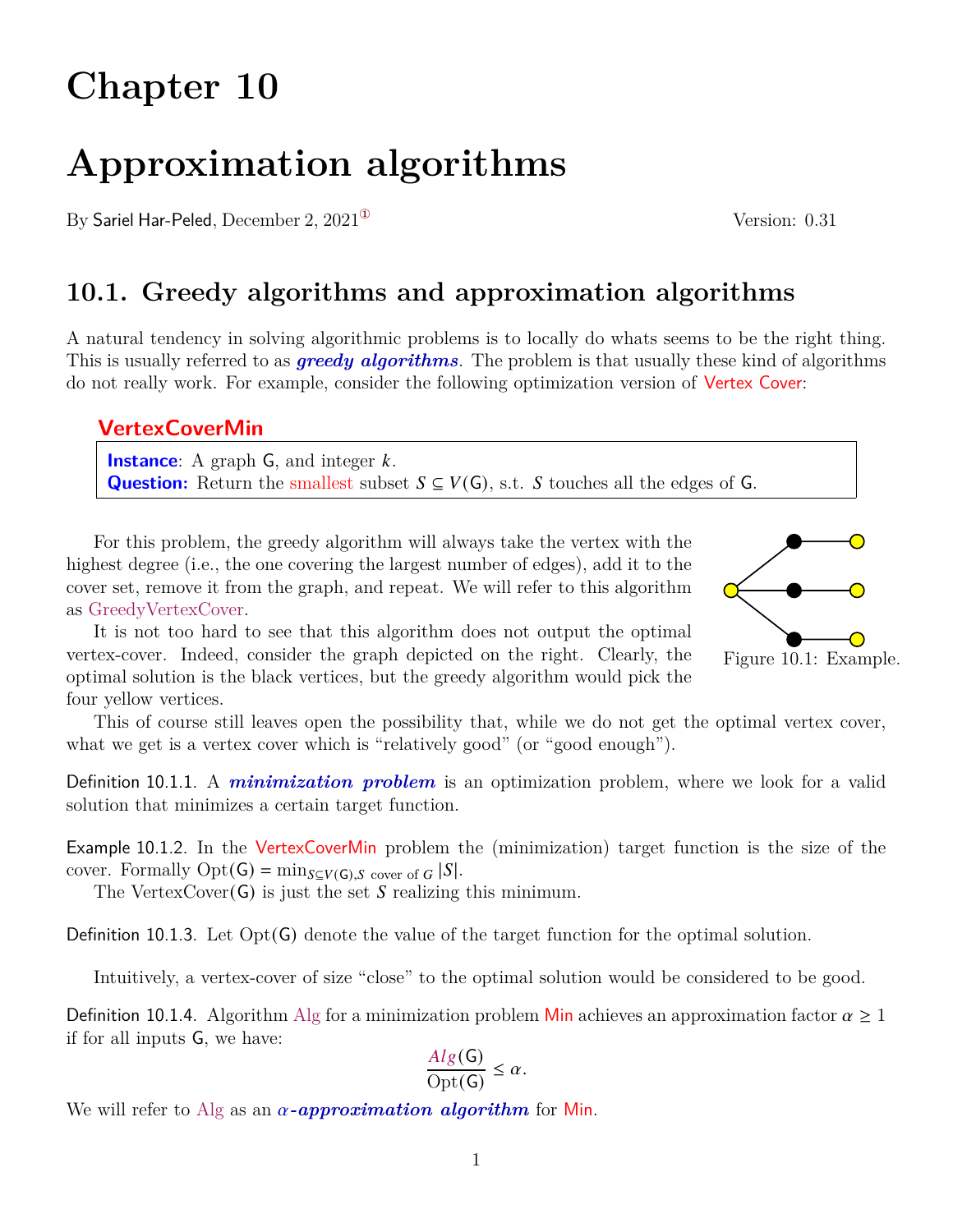<span id="page-1-1"></span>

Figure 10.2: Lower bound for greedy vertex cover.

As a concrete example, an algorithm is a 2-approximation for **VertexCoverMin**, if it outputs a vertexcover which is at most twice the size of the optimal solution for vertex cover.

So, how good (or bad) is the GreedyVertexCover algorithm described above? Well, the graph in [Figure 10.1](#page-0-0) shows that the approximation factor of GreedyVertexCover is *at least* 4/3.

It turns out that GreedyVertexCover performance is considerably worse. To this end, consider the following bipartite graph:  $G_n = (L \cup R, E)$ , where L is a set of *n* vertices. Next, for  $i = 2, \ldots, n$ , we add a set  $R_i$  of  $\lfloor n/i \rfloor$  vertices, to R, each one of them of degree i, such that all of them (i.e., all vertices of degree *i* in  $\mathbb{R}$  are connected to distinct vertices in  $\mathbb{Z}$ . The execution of GreedyVertexCover on such a graph is shown in [Figure 10.2.](#page-1-1)

Clearly, in  $G_n$  all the vertices in L have degree at most  $n-1$ , since they are connected to (at most) one vertex of  $R_i$ , for  $i = 2, \ldots, n$ . On the other hand, there is a vertex of degree n at R (i.e., the single vertex of  $R_n$ ). Thus, GreedyVertexCover will first remove this vertex. We claim, that GreedyVertexCover will remove all the vertices of  $R_2, \ldots, R_n$  and put them into the vertex-cover. To see that, observe that if  $R_2, \ldots, R_i$  are still active, then all the nodes of  $R_i$  have degree i, all the vertices of L have degree at most  $i-1$ , and all the vertices of  $R_2, \ldots, R_{i-1}$  have degree strictly smaller than i. As such, the greedy algorithms will use the vertices of  $R_i$ . Easy induction now implies that all the vertices of  $R$  are going to be picked by GreedyVertexCover. This implies the following lemma.

<span id="page-1-2"></span>**Lemma 10.1.5.** *The algorithm GreedyVertexCover* is  $\Omega(\log n)$  approximation to the optimal solution *to* VertexCoverMin*.*

*Proof:* Consider the graph  $G_n$  above. The optimal solution is to pick all the vertices of  $L$  to the vertex cover, which results in a cover of size  $n$ . On the other hand, the greedy algorithm picks the set  $R$ . We have that

$$
|R| = \sum_{i=2}^{n} |R_i| = \sum_{i=2}^{n} \left\lfloor \frac{n}{i} \right\rfloor \ge \sum_{i=2}^{n} \left(\frac{n}{i} - 1\right) \ge n \sum_{i=1}^{n} \frac{1}{i} - 2n = n(H_n - 2).
$$

Here,  $H_n = \sum_{i=1}^n 1/i = \lg n + \Theta(1)$  is the *n*th harmonic number. As such, the approximation ratio for GreedyVertexCover is  $\geq$  $|R|$  $\frac{|R|}{|L|} = \frac{n(H_n - 2)}{n}$  $\frac{n-2j}{n} = \Omega(\log n).$ 

<span id="page-1-0"></span> $^{\circ}$ This work is licensed under the Creative Commons Attribution-Noncommercial 3.0 License. To view a copy of this license, visit <http://creativecommons.org/licenses/by-nc/3.0/> or send a letter to Creative Commons, 171 Second Street, Suite 300, San Francisco, California, 94105, USA.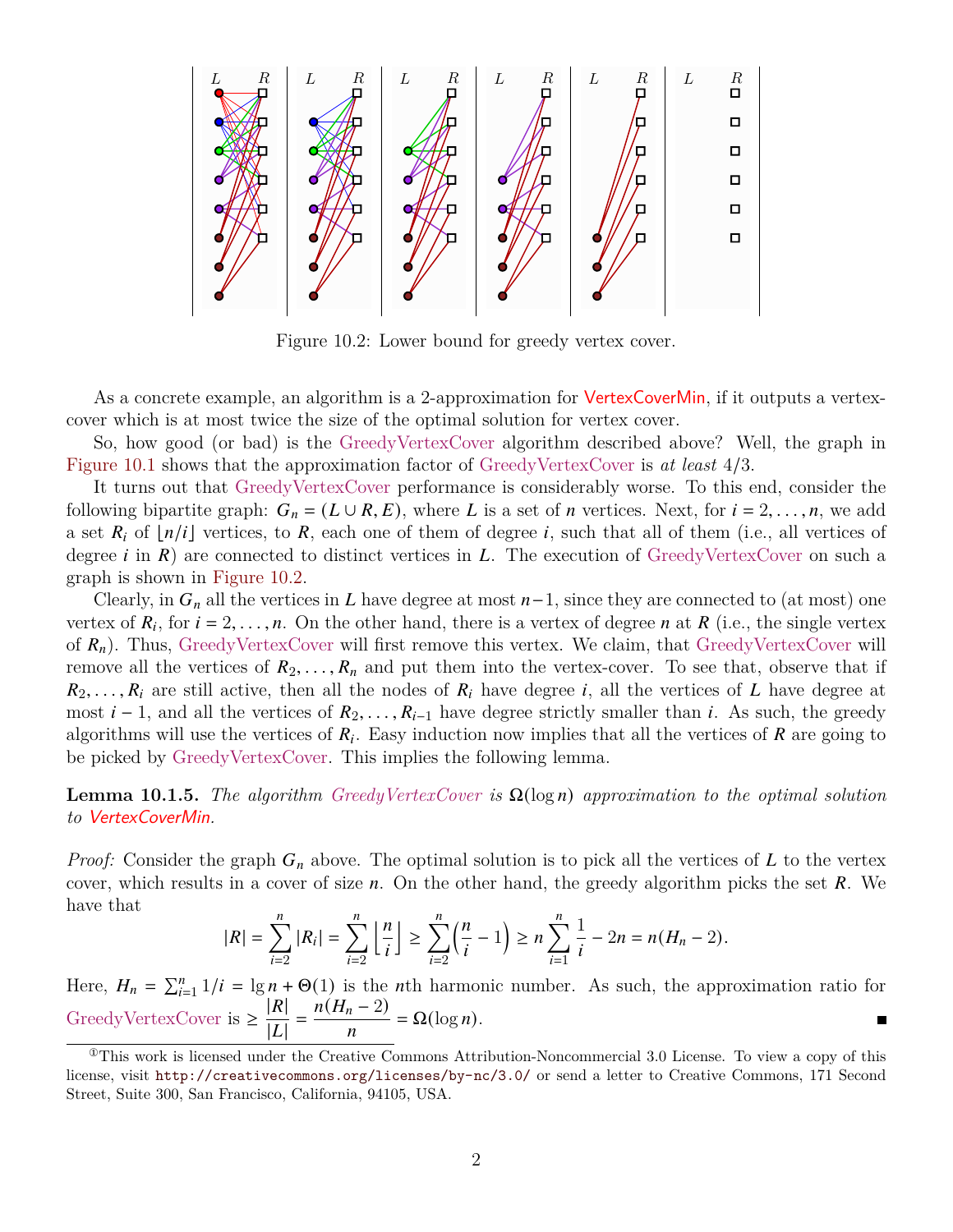**Theorem 10.1.6.** *The greedy algorithm for VertexCover achieves*  $\Theta(\log n)$  *approximation, where n is the number of vertices in the graph. Its running time is*  $O(mn^2)$ .

*Proof:* The lower bound follows from [Lemma 10.1.5.](#page-1-2) The upper bound follows from the analysis of the greedy of Set Cover, which will be done shortly.

As for the running time, each iteration of the algorithm takes  $O(mn)$  time, and there are at most n iterations.

### **10.1.1. Alternative algorithm – two for the price of one**

One can still do much better than the greedy algorithm in this case. In particular, let ApproxVertexCover be the algorithm that chooses an edge from G, add both endpoints to the vertex cover, and removes the two vertices (and all the edges adjacent to these two vertices) from G. This process is repeated till G has no edges. Clearly, the resulting set of vertices is a vertex-cover, since the algorithm removes an edge only if it is being covered by the generated cover.

**Theorem 10.1.7.** *ApproxVertexCover is a* 2*-approximation algorithm for* VertexCoverMin *that runs in*  $O(n^2)$  time.

*Proof:* Every edge picked by the algorithm contains at least one vertex of the optimal solution. As such, the cover generated is at most twice larger than the optimal.

## **10.2. Fixed parameter tractability, approximation, and fast exponential time algorithms (to say nothing of the dog)**

#### **10.2.1. A silly brute force algorithm for vertex cover**

So given a graph  $G = (V, E)$  with *n* vertices, we can approximate VertexCoverMin up to a factor of two in polynomial time. Let  $K$  be this approximation – we know that any vertex cover in  $G$  must be of size at least  $K/2$ , and we have a cover of size K. Imagine the case that K is truly small – can we compute the optimal vertex-cover in this case quickly? Well, of course, we could just try all possible subsets of vertices size at most  $K$ , and check for each one whether it is a cover or not. Checking if a specific set of vertices is a cover takes  $O(m) = O(n^2)$  time, where  $m = |E|$ . So, the running time of this algorithm is

$$
\sum_{i=1}^{K} {n \choose i} O(n^2) \le \sum_{i=1}^{K} O(n^i \cdot n^2) = O(n^{K+2}),
$$

where  $\binom{n}{i}$  $\binom{n}{i}$  is the number of subsets of the vertices of G of size exactly *i*. Observe that we do not require to know  $K$  – the algorithm can just try all sizes of subsets, till it finds a solution. We thus get the following (not very interesting result).

**Lemma 10.2.1.** *Given a graph*  $G = (V, E)$  *with n vertices, one can solve VertexCoverMin in*  $O(n^{\alpha+2})$ *time, where*  $\alpha$  *is the size the minimum vertex cover.*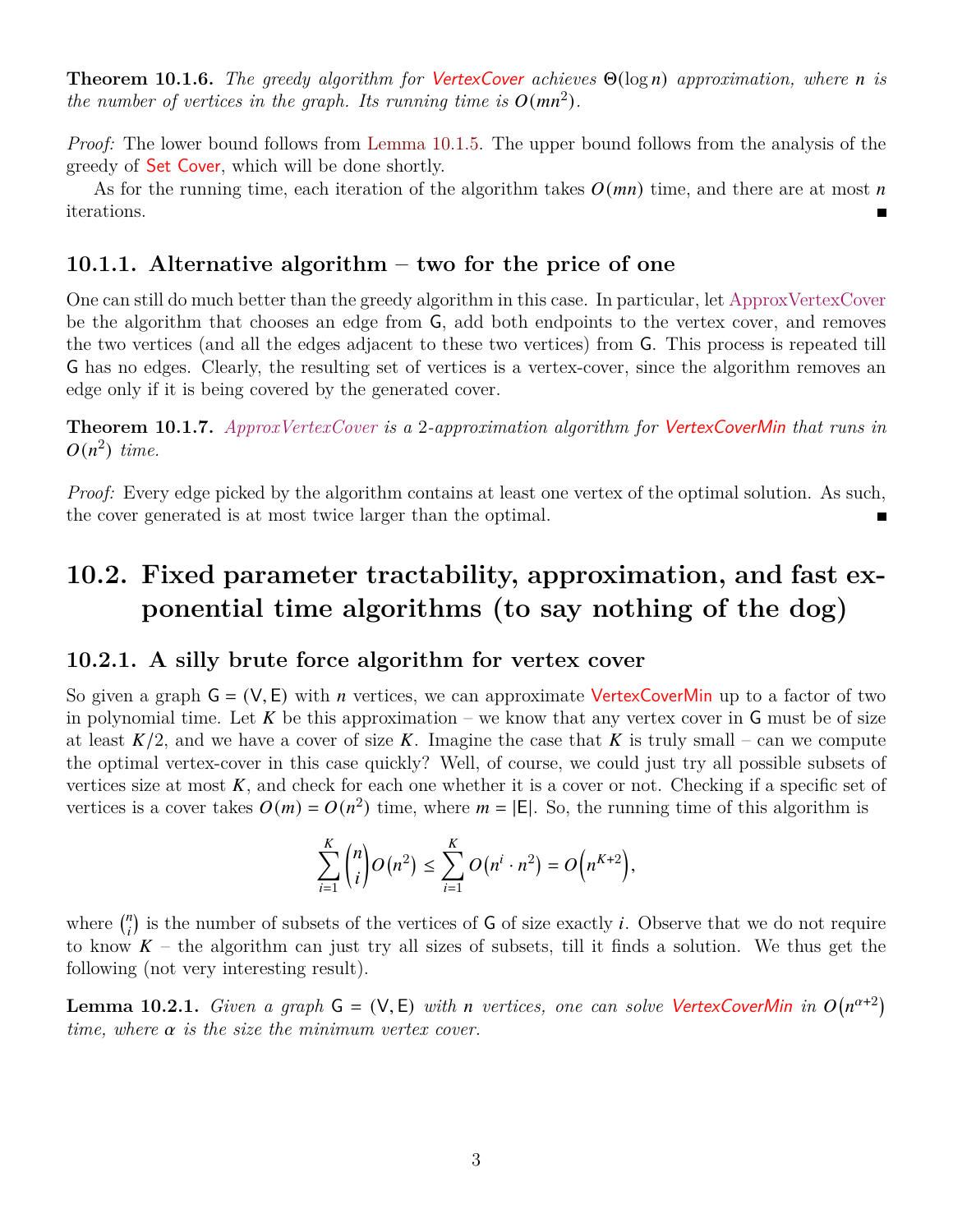<span id="page-3-0"></span>fpVertexCoverInner  $(X, \beta)$ // Computes minimum vertex cover for the induced graph  $G_X$  $1/ \beta$ : size of VC computed so far. **if**  $X = \emptyset$  or  $G_X$  has no edges **then return**  $\beta$  $e \leftarrow \text{any edge } uv \text{ of } G_X.$  $\beta_1 = f$  pV ertex C over Inner  $(X \setminus \{u, v\}, \beta + 2)$ // Only take  $u$  to the cover, but then we must also take // all the vertices that are neighbors of  $v$ , // to cover their edges with  $v$  $\beta_2 = f pVertexCoverInner(X \setminus ({u} \cup N_{G_X}(v)), \beta + |N_{G_X}(v)|)$ // Only take  $v$  to the cover...  $\beta_3 = f\rho VertexCoverInner(X \setminus ({v} \cup N_{G_X}(u)), \beta + |N_{G_X}(u)|)$ **return** min $(\beta_1, \beta_2, \beta_3)$ . algFPVertexCover  $(G = (V, E))$ **return** fpVertexCoverInner (V, 0)



#### **10.2.2. A fixed parameter tractable algorithm**

As before, our input is a graph  $G = (V, E)$ , for which we want to compute a vertex-cover of minimum size. We need the following definition:

Definition 10.2.2. Let  $G = (V, E)$  be a graph. For a subset  $S \subseteq V$ , let  $G_S$  be the *induced subgraph* over S. Namely, it is a graph with the set of vertices being S. For any pair of vertices  $x, y \in V$ , we have that the edge  $xy \in E(G_S)$  if and only if  $xy \in E(G)$ , and  $x, y \in S$ .

Also, in the following, for a vertex v, let  $N_G(v)$  denote the set of vertices of G that are adjacent to v. Consider an edge  $e = uv$  in G. We know that either u or v (or both) must be in any vertex cover of G, so consider the brute force algorithm for VertexCoverMin that tries all these possibilities. The resulting algorithm algFPVertexCover is depicted in [Figure 10.3.](#page-3-0)

**Lemma 10.2.3.** *The algorithm algFPVertexCover (depicted in [Figure 10.3\)](#page-3-0) returns the optimal solution to the given instance of* VertexCoverMin*.*

*Proof:* It is easy to verify, that if the algorithm returns  $\beta$  then it found a vertex cover of size  $\beta$ . Since the depth of the recursion is at most  $n$ , it follows that this algorithm always terminates.

Consider the optimal solution  $Y \subseteq V$ , and run the algorithm, where every stage of the recursion always pick the option that complies with the optimal solution. Clearly, since in every level of the recursion at least one vertex of Y is being found, then after  $O(|Y|)$  recursive calls, the remaining graph would have no edges, and it would return  $|Y|$  as one of the candidate solution. Furthermore, since the algorithm always returns the minimum solution encountered, it follows that it would return the optimal solution.

<span id="page-3-1"></span>**Lemma 10.2.4.** The depth of the recursion of algFPVertexCover( $\mathsf{G}$ ) is at most  $\alpha$ , where  $\alpha$  is the *minimum size vertex cover in* G*.*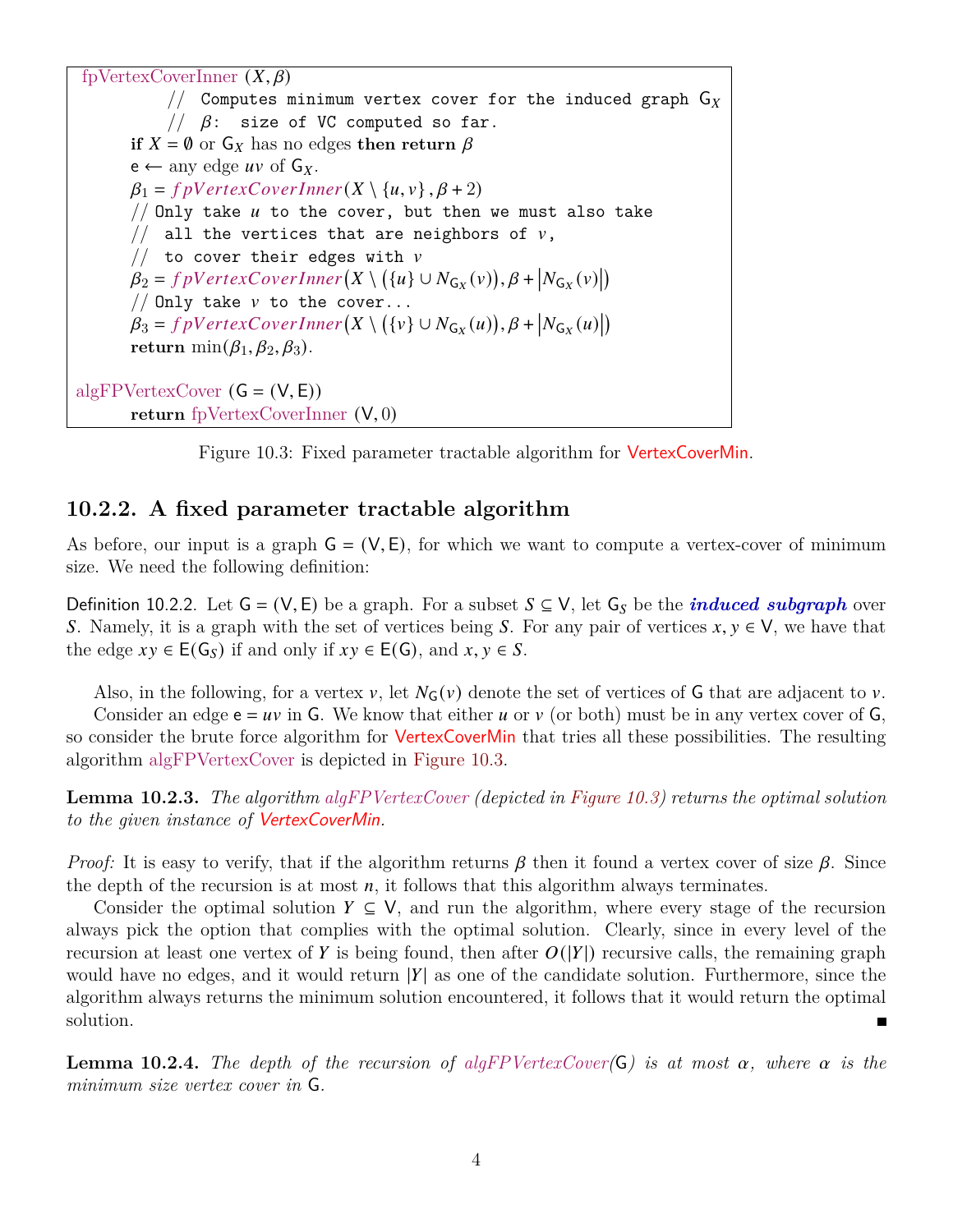*Proof:* The idea is to consider all the vertices that can be added to the vertex cover being computed without covering any new edge. In particular, in the case the algorithm takes both  $u$  and  $v$  to the cover, then one of these vertices must be in the optimal solution, and this can happen at most  $\alpha$  times.

The more interesting case, is when the algorithm picks  $N_{G_X}(v)$  (i.e.,  $\beta_2$ ) to the vertex cover. We can add  $\nu$  to the vertex cover in this case without getting any new edges being covered (again, we are doing this only conceptually – the vertex cover computed by the algorithm would not contain  $\nu$  [only its neighbors]). We do the same thing for the case of  $\beta_3$ .

Now, observe that in any of these cases, the hypothetical set cover being constructed (which has more vertices than what the algorithm computes, but covers exactly the same set of edges in the original graph) contains one vertex of the optimal solution picked into itself in each level of the recursion. Clearly, the algorithm is done once we pick all the vertices of the optimal solution into the hypothetical vertex cover. It follows that the depth the recursion is  $\leq \alpha$ .  $\blacksquare$ 

**Theorem 10.2.5.** Let  $\mathsf{G}$  be a graph with n vertices, and with the minimal vertex cover being of size  $\alpha$ . *Then, the algorithm algFPVertexCover (depicted in [Figure 10.3\)](#page-3-0) returns the optimal vertex cover for* G and the running time of this algorithm is  $O(3^{\alpha}n^2)$ .

*Proof:* By [Lemma 10.2.4,](#page-3-1) the recursion tree has depth  $\alpha$ . As such, it contains at most  $2 \cdot 3^{\alpha}$  nodes. Each node in the recursion requires  $O(n^2)$  work (ignoring the recursive calls), if implemented naively. Thus, the bound on the running time follows.

Algorithms where the running time is of the form  $O(n^c f(\alpha))$ , where  $\alpha$  is some parameter that depends on the problem are *fixed parameter tractable* algorithms for the given problem.

#### **10.2.2.1. Remarks**

Currently, the fastest algorithm known for this problem has running time  $O(1.2738^{\alpha} + \alpha n)$  [\[CKX10\]](#page-9-0). This algorithm uses similar ideas, but is considerably more complicated.

It is known that no better approximation than 1.3606 is possible for **VertexCoverMin**, unless  $P = NP$ . The currently best approximation known is  $2 - \Theta(1/\sqrt{\log n})$ . If the *Unique Games Conjecture* is true, then no better constant approximation is possible in polynomial time.

### **10.3. Approximating maximum matching**

Definition 10.3.1. Consider an undirected graph  $G = (V, E)$ . The graph might have a weight function  $\omega(e)$ , specifying a positive value on the edges of G (if no weights are specified, treat every edge as having weight 1).

- A subset  $M \subseteq E$  is a *matching* if no pair of edges of M share endpoints.
- A *perfect matching* is a matching that covers all the vertices of G.
- A *min-weight perfect matching*, is the minimum weight matching among all perfect matching, where the *weight* of a matching is

$$
\omega(M) = \sum_{e \in M} \omega(e).
$$

• The *maximum-weight matching* (or just *maximum matching* is the matching with maximum weight among all matchings.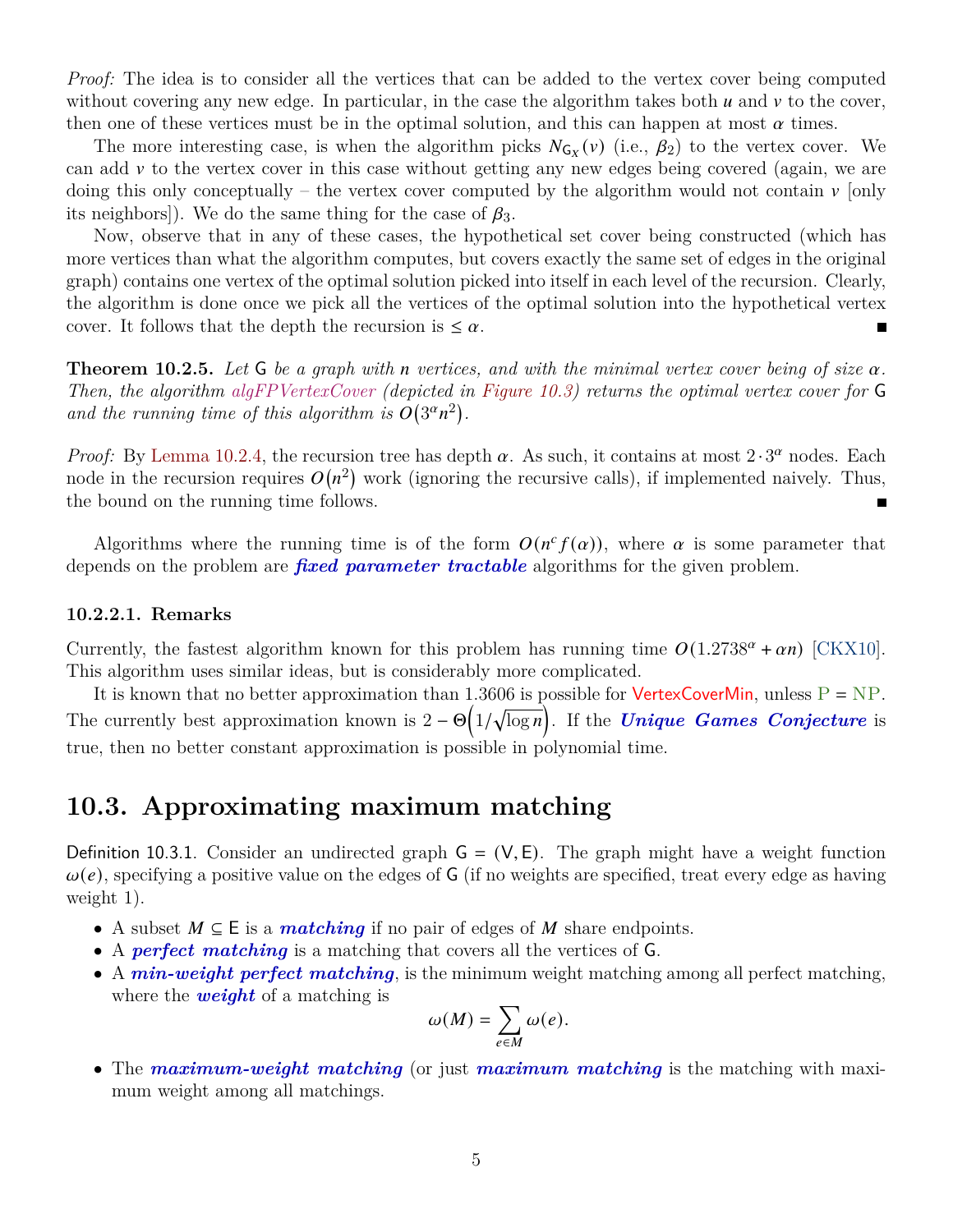• A matching M is **maximal** if no edge can be added to it. That is, for every edge  $e \in E$ , we have that the edges of  $M$  contains at least one endpoint of  $e$ .

Note the subtle difference between maximal and maximum – the first, is a local maximum, while the other one is the global maximum.

<span id="page-5-0"></span>**Lemma 10.3.2.** *Given an undirected unweighted graph* G *with n* vertices and *m* edges, one can compute *a* matching *M* in **G**, such that  $|M| \geq |opt|/2$ , where  $opt$  *is the maximum size (i.e., cardinality) matching in* **G***. The running time is*  $O(n + m)$ *.* 

*Proof:* The algorithm is shockingly simple – repeatedly pick an edge of G, remove it and the edges adjacent to it, and repeat till there are no edges left in the graph. Let  $M$  be the resulting matching.

To see why this is a two approximation (i.e.,  $2|M| \geq |opt|$ , observe that every edge of M is adjacent to at most two edges of opt. As such, each edge of  $M$  pays for two edges of opt, which implies the claim.

One way to see that is to imagine that we start with the matching opt and let  $M = \{m_1, \ldots, m_t\}$ at each iteration, we insert  $m_i$  into the current matching, and remove any old edges that intersect it. As such, we moved from the matching of  $M$  to the matching of opt. In each step, we deleted at most two edges, and inserted one edges. As such,  $|opt| \leq 2|M|$ .

**Lemma 10.3.3.** *Given an undirected weighted graph* G *with* n vertices and m edges, one can compute *a* matching M in G, such that  $\omega(M) \geq \omega(\text{opt})/2$ , where  $\text{opt }$  is the maximum weight matching in G. The *running time is*  $O(n \log n + m)$ *.* 

*Proof:* We run the algorithm for the unweighted case, with the modification that we always pick the heaviest edge still available. The same argument as in [Lemma 10.3.2](#page-5-0) implies that that this is a two approximation. As for the running time – we need a min-heap for  $m$  elements, that performs at most  $n$ deletions, and as such, the running time is  $O(n \log n + m)$  by using a Fibonacci heap.

Remark 10.3.4. Note, that maximum matching (and all the variants mentioned above) are solvable in polynomial time. The main thing is that the above algorithm is both simple and give us a decent starting point which can be used in the exact algorithm.

### **10.4. Graph diameter**

FILL IN.

### **10.5. Traveling Salesman Person**

We remind the reader that the optimization variant of the TSP problem is the following.

#### **TSP-Min**

**Instance**:  $G = (V, E)$  a complete graph, and  $\omega(e)$  a cost function on edges of G. **Question:** The cheapest tour that visits all the vertices of G exactly once.

<span id="page-5-1"></span>**Theorem 10.5.1.** TSP-Min can not be approximated within **any** factor unless  $NP = P$ .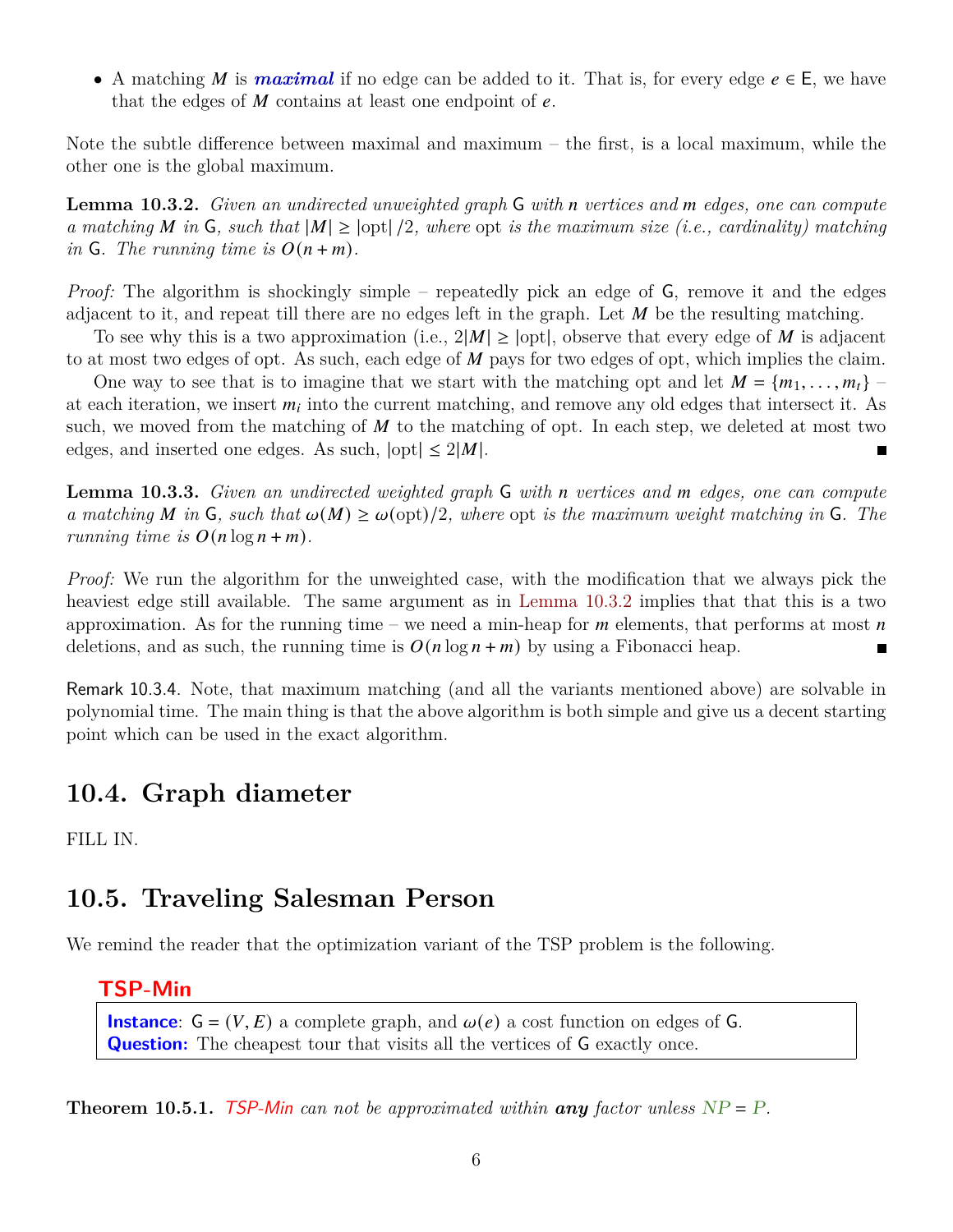*Proof:* Consider the reduction from **Hamiltonian Cycle** into **TSP**. Given a graph G, which is the input for the Hamiltonian cycle, we transform it into an instance of TSP-Min. Specifically, we set the weight of every edge to 1 if it was present in the instance of the Hamiltonian cycle, and 2 otherwise. In the resulting complete graph, if there is a tour price  $n$  then there is a Hamiltonian cycle in the original graph. If on the other hand, there was no cycle in G then the cheapest TSP is of price  $n+1$ .

Instead of 2, let us assign the missing edges in  $H$  a weight of  $cn$ , for  $c$  an arbitrary number. Let  $H$ denote the resulting graph. Clearly, if G does not contain any Hamiltonian cycle in the original graph, then the price of the **TSP-Min** in  $H$  is at least  $cn + 1$ .

Note, that the prices of tours of  $H$  are either (i) equal to  $n$  if there is a Hamiltonian cycle in  $G$ , or (ii) larger than  $cn + 1$  if there is no Hamiltonian cycle in G. As such, if one can do a c-approximation, in polynomial time, to TSP-Min, then using it on H would yield a tour of price  $\leq cn$  if a tour of price n exists. But a tour of price  $\leq cn$  exists if and only if G has a Hamiltonian cycle.

Namely, such an approximation algorithm would solve a NP-COMPLETE problem (i.e., **Hamiltonian** Cycle) in polynomial time.

Note, that [Theorem 10.5.1](#page-5-1) implies that TSP-Min can not be approximated to within any factor. However, once we add some assumptions to the problem, it becomes much more manageable (at least as far as approximation).

What the above reduction did, was to take a problem and reduce it into an instance where this is a huge gap, between the optimal solution, and the second cheapest solution. Next, we argued that if had an approximation algorithm that has ratio better than the ratio between the two endpoints of this empty interval, then the approximation algorithm, would in polynomial time would be able to decide if there is an optimal solution.

#### **10.5.1. TSP with the triangle inequality**

#### **10.5.1.1. A** 2**-approximation**

Consider the following special case of TSP:

### **TSP**4≠**-Min**

**Instance**:  $G = (V, E)$  is a complete graph. There is also a cost function  $\omega(\cdot)$  defined over the edges of G, that complies with the triangle inequality. **Question:** The cheapest tour that visits all the vertices of **G** exactly once.

We remind the reader that the *triangle inequality* holds for  $\omega(\cdot)$  if

 $\forall u, v, w \in V(G), \quad \omega(u, v) \leq \omega(u, w) + \omega(w, v).$ 

The triangle inequality implies that if we have a path  $\sigma$  in G, that starts at s and ends at t, then  $\omega(st) \leq \omega(\sigma)$ . Namely, *shortcutting*, that is going directly from s to t, is always beneficial if the triangle inequality holds (assuming that we do not have any reason to visit the other vertices of  $\sigma$ ).

Definition 10.5.2. A cycle in a graph G is *Eulerian* if it visits every edge of G exactly once.

<span id="page-6-0"></span>Unlike Hamiltonian cycle, which has to visit every vertex exactly once, an Eulerian cycle might visit a vertex an arbitrary number of times. We need the following classical result: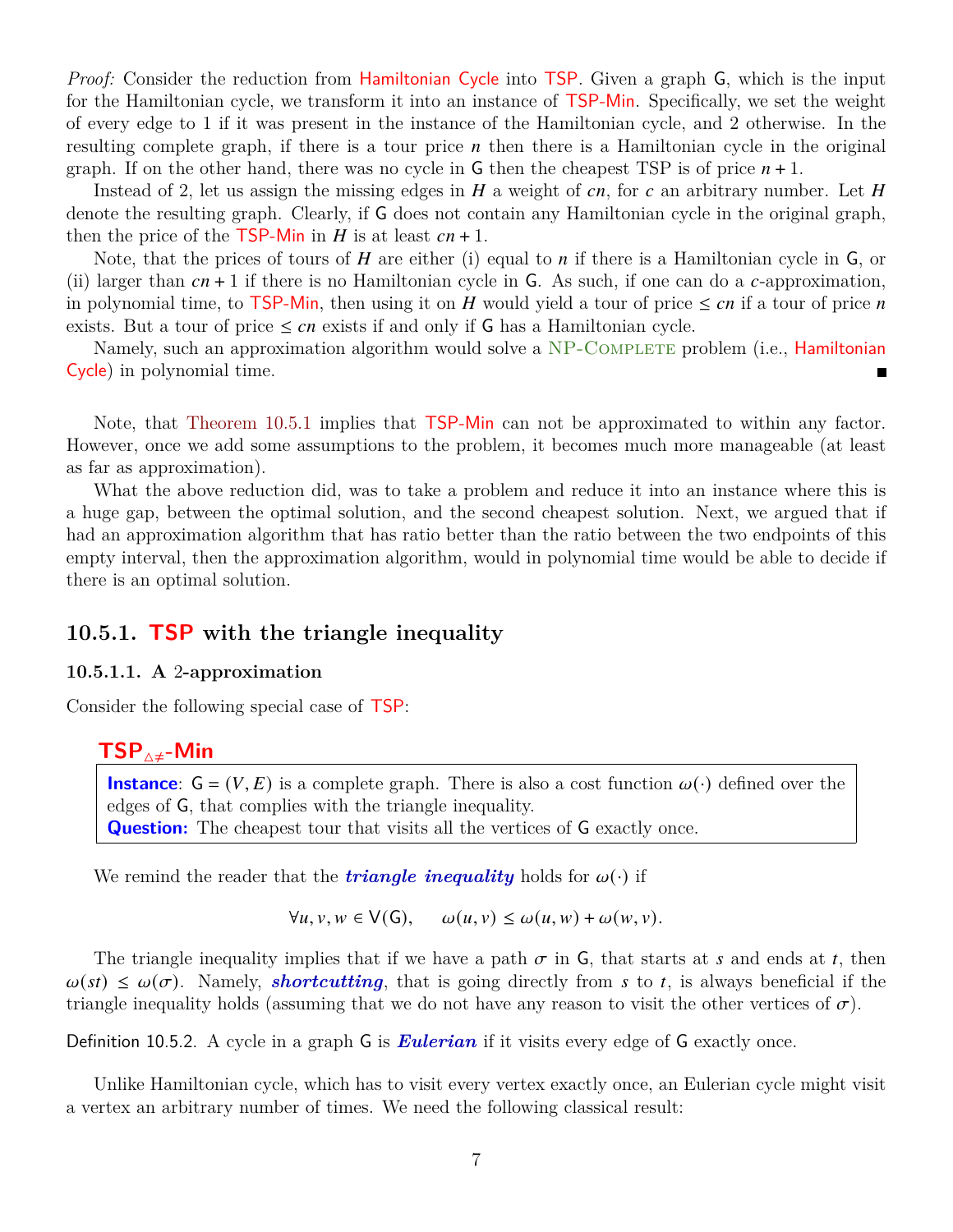**Lemma 10.5.3.** *A graph* G *has a cycle that visits every edge of* G *exactly once (i.e., an Eulerian cycle) if and only if* G *is connected, and all the vertices have even degree. Such a cycle can be computed in*  $O(n+m)$  *time, where n* and *m* are the number of vertices and edges of G, respectively.

Our purpose is to come up with a 2-approximation algorithm for  $TSP_{\Delta \neq}$ -Min. To this end, let  $C_{\rm opt}$ denote the optimal TSP tour in G. Observe that  $C_{opt}$  is a spanning graph of G, and as such we have that

$$
\omega(C_{\rm opt}) \geq {\rm weight} \Big( {\rm cheapest \; spanning \; graph \; of} \; G \Big).
$$

But the cheapest spanning graph of G, is the minimum spanning tree (MST) of G, and as such  $\omega(C_{opt}) \ge$  $\omega(MST(G))$ . The MST can be computed in  $O(n \log n+m) = O(n^2)$  time, where *n* is the number of vertices of  $G$ , and  $m = {n \choose 2}$  $\binom{n}{2}$  is the number of edges (since **G** is the complete graph). Let T denote the MST of **G**, and covert  $T$  into a tour by duplicating every edge twice. Let  $H$  denote the new graph. We have that H is a connected graph, every vertex of H has even degree, and as such H has an Eulerian tour (i.e., a tour that visits every edge of  $H$  exactly once).

As such, let  $C$  denote the Eulerian cycle in  $H$ . Observe that

$$
\omega(\mathsf{C}) = \omega(H) = 2\omega(T) = 2\omega(MST(\mathsf{G})) \le 2\omega(C_{\mathrm{opt}}).
$$

Next, we traverse C starting from any vertex  $v \in V(C)$ . As we traverse C, we skip vertices that we already visited, and in particular, the new tour we extract from  $\mathsf{C}$  will visit the vertices of  $V(\mathsf{G})$  in the order they first appear in C. Let  $\pi$  denote the new tour of G. Clearly, since we are performing shortcutting, and the triangle inequality holds, we have that  $\omega(\pi) \leq \omega(C)$ . The resulting algorithm is depicted in [Figure 10.4.](#page-8-0)

It is easy to verify, that all the steps of our algorithm can be done in polynomial time. As such, we have the following result.

**Theorem 10.5.4.** *Given an instance of TSP with the triangle inequality (TSP<sub>* $\rightarrow \pm$ *</sub>-Min) (namely, a graph* **G** with *n* vertices and  $\binom{n}{2}$  $\binom{n}{2}$  edges, and a cost function  $\omega(\cdot)$  on the edges that comply with the triangle *inequality), one can compute a tour of* G *of length*  $\leq 2\omega(C_{opt})$ , where  $C_{opt}$  *is the minimum cost TSP tour of*  $G$ *. The running time of the algorithm is*  $O(n^2)$ *.* 

#### **10.5.1.2. A** 3/2-approximation to  $TSP_{\Delta \neq}$ -Min

The following is a known result, and we will see a somewhat weaker version of it in class.

**Theorem 10.5.5.** *Given a graph* G *and weights on the edges, one can compute the min-weight perfect matching of* G *in polynomial time.*

<span id="page-7-0"></span>**Lemma 10.5.6.** Let  $G = (V, E)$  be a complete graph, S a subset of the vertices of V of even size, and  $\omega(\cdot)$  *a weight function over the edges. Then, the weight of the min-weight perfect matching in*  $G_s$  is  $\leq \omega(TSP(G))/2$ .

*Proof:* Let  $\pi$  be the cycle realizing the TSP in G. Let  $\sigma$  be the cycle resulting from shortcutting  $\pi$  so that it uses only the vertices of S. Clearly,  $\omega(\sigma) \leq \omega(\pi)$ . Now, let  $M_e$  and  $M_o$  be the sets of even and odd edges of  $\sigma$  respectively. Clearly, both  $M_o$  and  $M_e$  are perfect matching in  $G<sub>S</sub>$ , and

$$
\omega(M_o) + \omega(M_e) = \omega(\sigma).
$$

We conclude, that  $min(w(M_o), w(M_e)) \leq \omega(TSP(G))/2$ .

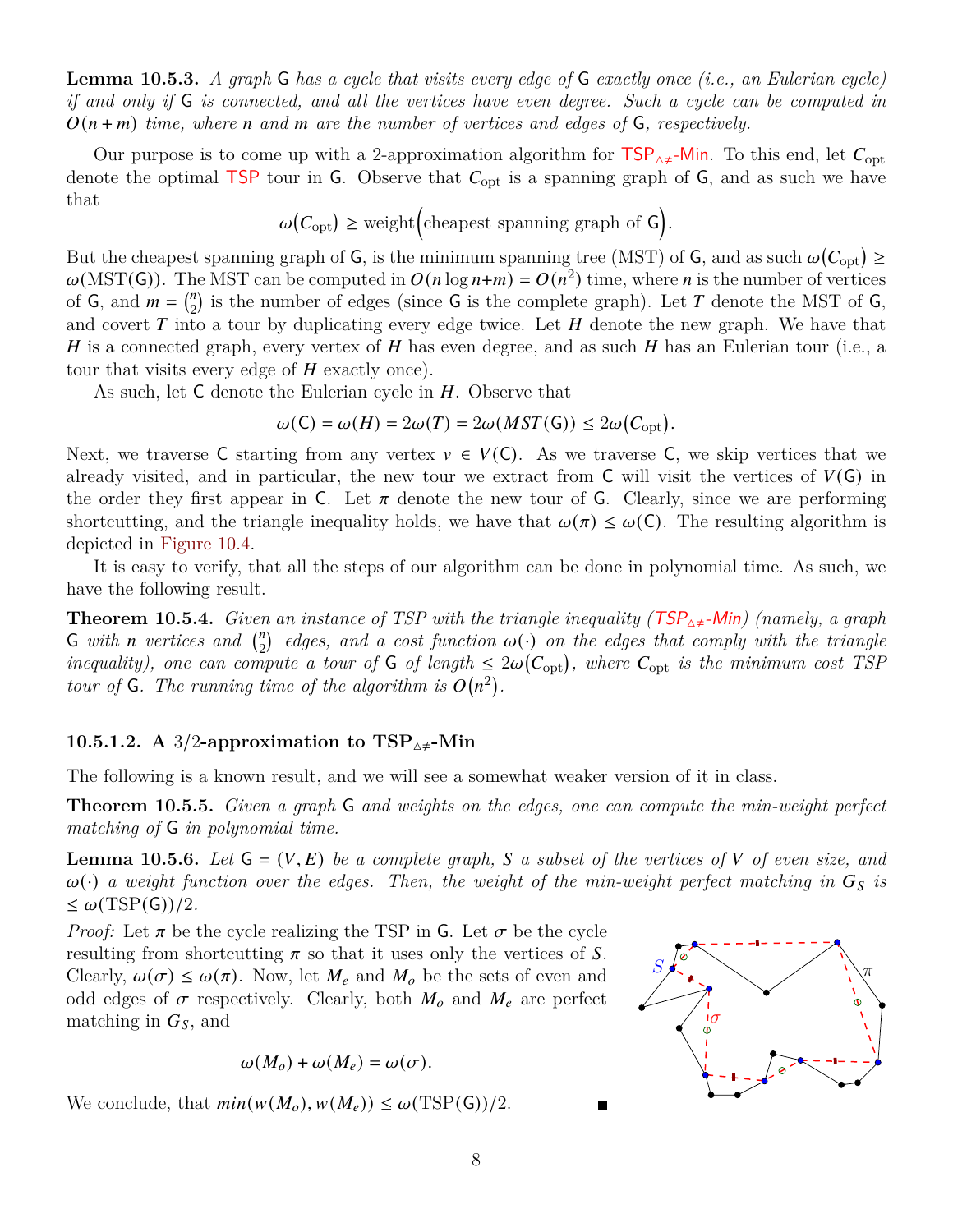<span id="page-8-0"></span>

Figure 10.4: The TSP approximation algorithm: (a) the input, (b) the duplicated graph, (c) the extracted Eulerian tour, and (d) the resulting shortcut path.

We now have a creature that has the weight of half of the TSP, and we can compute it in polynomial time. How to use it to approximate the TSP? The idea is that we can make the MST of G into an Eulerian graph by being more careful. To this end, consider the tree on the right. Clearly, it is almost Eulerian, except for these pesky odd degree



vertices. Indeed, if all the vertices of the spanning tree had even degree, then the graph would be Eulerian (see [Lemma 10.5.3\)](#page-6-0).

In particular, in the depicted tree, the "problematic" vertices are 1, 4, 2, 7, since they are all the odd degree vertices in the MST  $T$ .

**Lemma 10.5.7.** The number of odd degree vertices in any graph G' is even.

*Proof:* Observe that  $\mu = \sum_{v \in V(G')} d(v) = 2|E(G')|$ , where  $d(v)$  denotes the degree of v. Let  $U =$  $\sum_{v \in V(G'),d(v)}$  is even  $d(v)$ , and observe that U is even as it is the sum of even numbers.

Thus, ignoring vertices of even degree, we have

$$
\alpha = \sum_{v \in V, d(v) \text{ is odd}} d(v) = \mu - U = \text{even number},
$$

since  $\mu$  and  $\bar{U}$  are both even. Thus, the number of elements in the above sum of all odd numbers must be even, since the total sum is even.

So, we have an even number of problematic vertices in  $T$ . The idea now is to compute a minimum-weight perfect matching  $M$  on the problematic vertices, and add the edges of the matching to the tree. The resulting graph, for our running example, is depicted on the right. Let  $H = (V, E(M) \cup E(T))$  denote this graph, which is the result of adding  $M$  to  $T$ .